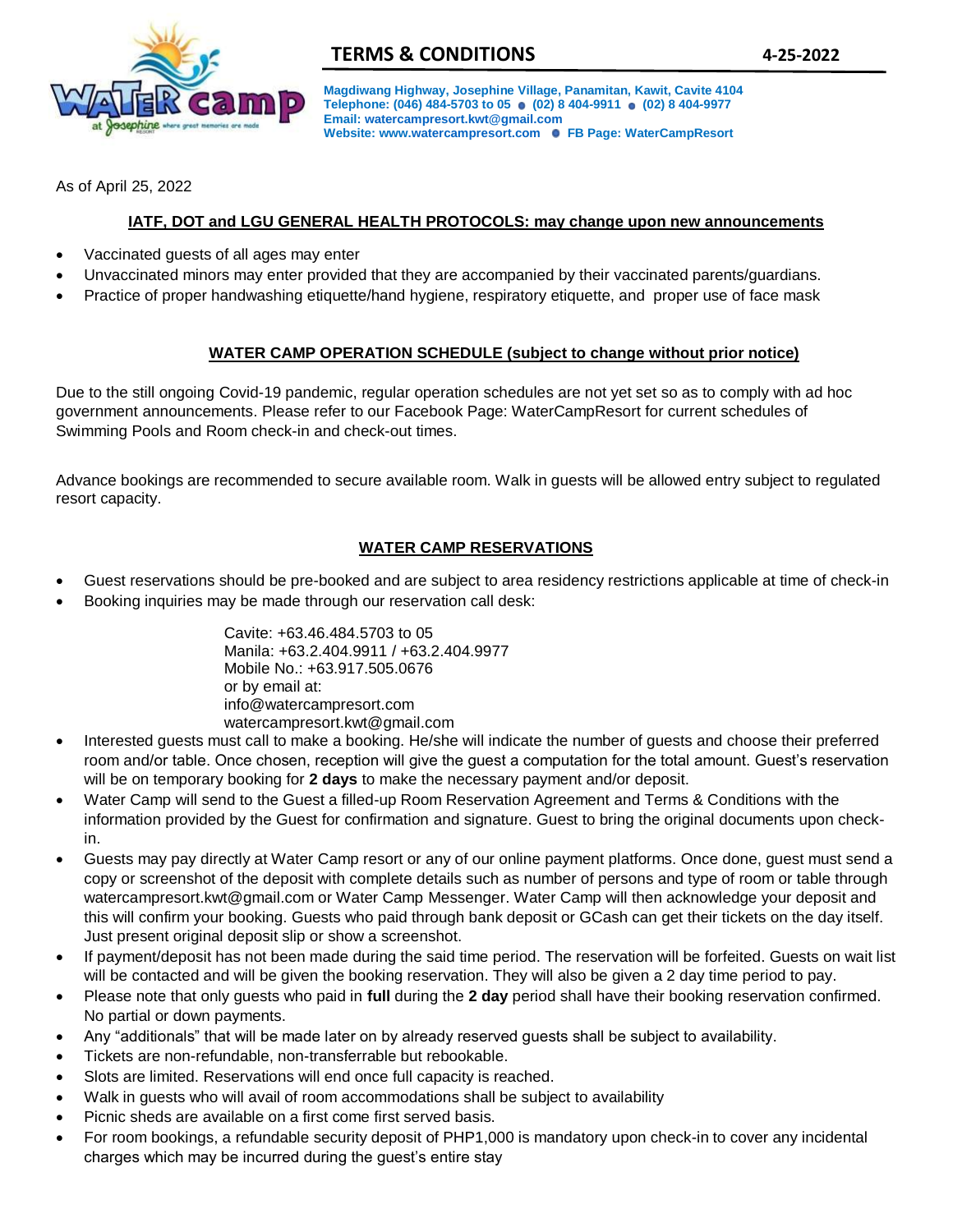

# **TERMS & CONDITIONS 4-25-2022**

**Magdiwang Highway, Josephine Village, Panamitan, Kawit, Cavite 4104**  Telephone: (046) 484-5703 to 05 (02) 8 404-9911 (02) 8 404-9977 **Email[: watercampresort.kwt@gmail.com](mailto:watercampresort.kwt@gmail.com)  Website: ww[w.watercampresort.com](mailto:watercampresort.kwt@gmail.com) FB Page: WaterCampResort**

# **GENERAL TERMS & CONDITIONS**

## **PROHIBITED**

The following are strictly prohibited inside the resort:

- Breakables (all glass/ceramic items)
- Any electrical or gas cooking equipment
- Portable sound systems or speakers
- Pets
- Alcoholic beverages
- Firearms, weapons and ammunitions
- Any illegal, prohibited and/or regulated drugs and substance trade or use
- Gambling, prostitution, pedophilia (including child abuse) or any other act in violation of Philippine Law
- Pursuant to Presidential Executive Order No. 26-2017, smoking is strictly prohibited inside all guest rooms and public areas of the resort, other than the designated smoking areas approved on a limited basis. Evidence of smoking in the restricted areas will result in a PHP2,500 fine.

Water Camp Resort reserves the right to remove and/or confiscate any of the above items found across the resort immediately without notice to you and to charge you for any costs incurred for taking such action or for any loss or damage caused to the resort, premises or property or to any resort guests or third party as a result of your failure to comply with this policy.

If in our reasonable opinion, you conduct yourself in a manner that endangers any person or property, or obstructs or hinders the staff in the performance of their duties, or you fail to comply with any instruction of our staff including but not limited to prohibitions with respect to smoking, consumption of alcohol, solicitations of any kind, or you use any threatening, abusive or insulting words towards our staff or you behave in a manner that causes discomfort, inconvenience, damage or injury to other guest/s, we have the right to take and perform such measures as we deem reasonably necessary to prevent the perpetration of such conduct. You may be refused entry to our premises and/or requested to leave and may be prosecuted for offenses committed in our facilities. If a guest is asked to vacate, they are not entitled to any refund. If damages occur inside the guest room or other areas of the resort, the cost of the damage will be charged to the guest.

#### **ATTIRE**

Guests are requested to wear proper swimming attire such as swimsuits/bathing suits, Lycra or spandex board shorts, rash guards and other similar nylon swimwear before entering the pool. Clothing with buttons, zippers, metal components and denim material are prohibited.

#### **SUPERVSION OF MINORS & GUESTS WITH SPECIAL NEEDS**

Lifeguards are here to help but they cannot take the place of a parent or guardians in supervising and safeguarding children & medically compromised guests. All children and persons with physical or mental disabilities must be accompanied by their parents or adult guardians at all times.

### **PICNIC SHEDS & PAVILLION RENTAL FEES**

You may see our rental fees at our website **watercampresort.com** or **FB Page WaterCampResort**. All picnic sheds and tables are at a first-come, first-served basis only.

#### **MAXIMUM ROOM CAPACITY**

You may see our room types and maximum capacities at our website **watercampresort.com** or **FB Page WaterCampResort**. Day Use room capacity is upto a maximum of 5pax per room. Infants (crawling stage and under) can stay free of charge provided they share existing bed with their parents. No crib will be provided.

For the safety and convenience of our guests, all visitors are required to register with the Front Desk at all times.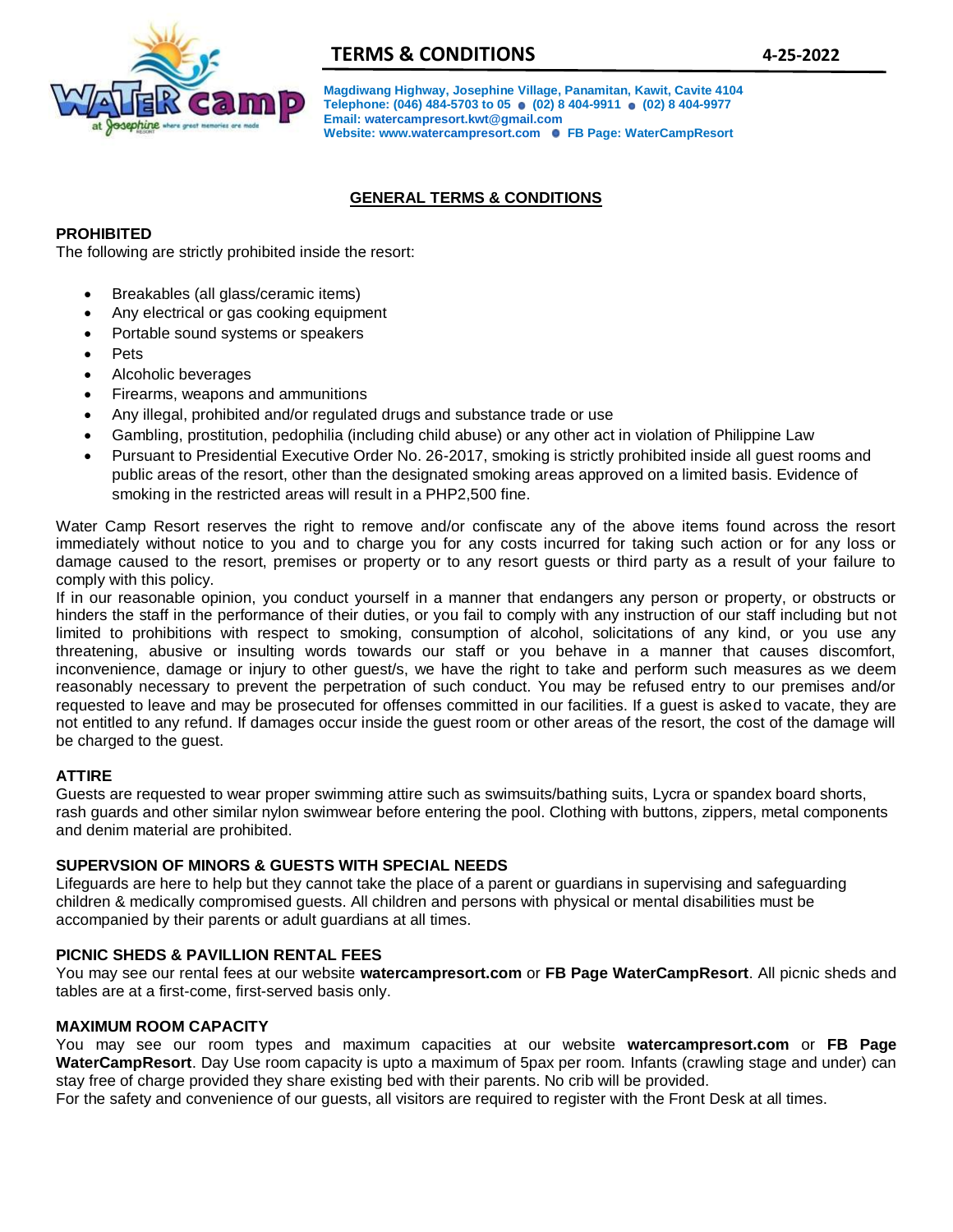

**Magdiwang Highway, Josephine Village, Panamitan, Kawit, Cavite 4104**  Telephone: (046) 484-5703 to 05 (02) 8 404-9911 (02) 8 404-9977 **Email[: watercampresort.kwt@gmail.com](mailto:watercampresort.kwt@gmail.com)  Website: ww[w.watercampresort.com](mailto:watercampresort.kwt@gmail.com) FB Page: WaterCampResort**

# **ADDITIONAL CHARGES PER ROOM PER HOUR OF EXTENSION**

| <b>ROOM TYPE</b> | ADDITIONAL CHARGES PER ROOM PER HOUR OF EXTENSION |  |
|------------------|---------------------------------------------------|--|
| Standard         | Php 300.00                                        |  |
| Deluxe           | Php 400.00                                        |  |
| Superior         | Php 600.00                                        |  |
| Villas           | Php 600.00                                        |  |
| Quonset          | Php 600.00                                        |  |
| Premiere         | Php 400.00                                        |  |

### **CHANGES AND CANCELLATIONS**

Changes in booking details such as but not limited to change in name, date, type of room, number of rooms, number of nights and add-ons are allowed provided that applicable charges are paid and subject to written confirmation through modification of the Room Reservation Agreement by Water Camp Resort. Any amendments in your confirmed booking shall be handled on a case-to-case basis.

Bookings which are cancelled will be subject to the following charges:

- **Minimum 5 days' notice:100%** of the deposited amount will be refunded to the guest
- **3 to 4 days' notice: 90%** of the deposited amount will be refunded to the guest
- **1 to 2 days' notice: 70%** of the deposited amount will be refunded to the guest
- **On the day notice: 50%** of the deposited amount will be refunded to the guest
- **No Show: 0%** of the deposited amount will be refunded to the guest

In cases of emergency and other fortuitous incidents that may permanently inhibit the guest from availing the resort's services after full payment has been done, it shall be perused on a case-to-case basis and approval for refund with or without penalty shall be the sole discretion of the Management.

#### **FOOD**

Guests can bring their own food and drinks. They must be place in non-breakable containers (ex. plastic, aluminum). Corkage charges will apply to catered food, food carts and electrical use. There are free charcoal grilling stations and washing stations inside the resort.

#### **CORKAGE**

| <b>Food and Beverage</b>                                                                                     |                                                                                                  |  |  |
|--------------------------------------------------------------------------------------------------------------|--------------------------------------------------------------------------------------------------|--|--|
| Whole Lechon / Whole Lechon Baka chopping service<br>charge                                                  | Php 500.00 per item                                                                              |  |  |
| Food Carts (ex. Ice Cream, Cotton Candy, Snow Cone,<br>Candy Corner, others)                                 | If using electricity: Php 500.00 per item / cart<br>If not using electricity: Php 500.00 for all |  |  |
| Catered meals                                                                                                | Php 5,000.00 / meal service (ex. AM Snack or Lunch)                                              |  |  |
| <b>Electricity Charge for Group Bookings</b>                                                                 |                                                                                                  |  |  |
| Videoke Machine, Small portable speaker, Basic sound<br>systems, TV, Other small electricals                 | Php 300.00 per item                                                                              |  |  |
| Photobooth, Mobile, Lights & Sounds System, Photo & Video<br>Coverage, Video/Projector System, Acoustic Band | Php 500.00 per item                                                                              |  |  |
| Live Band                                                                                                    | fee subject to size of band                                                                      |  |  |

# **RIGHT TO REFUSE ENTRY**

Water Camp Resort reserves the right to refuse entry/accommodation/check-in or to terminate your booking or stop any event immediately without any notice to you and without incurring any liability to you and without having to refund or compensate you for any charges paid under the following circumstances where:

- You fail to have proper identification or fail to identify yourself to the reasonable satisfaction of our staff or you fail to present upon our request the proper documents necessary for your stay as indicated herein;
- You exhibited violent behavior or caused disturbance at our facility or have abused our staff or other guests whether physically or verbally;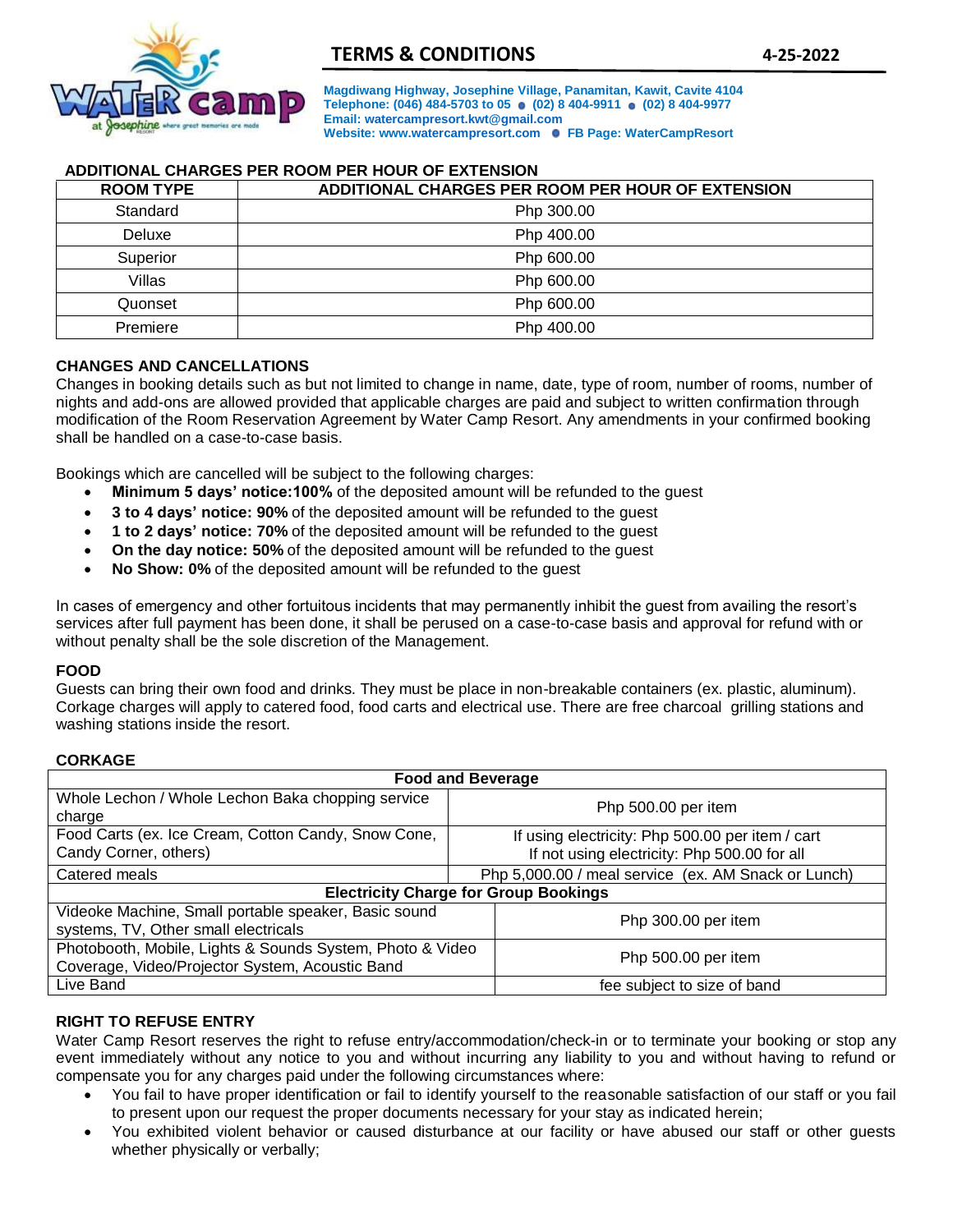

**Magdiwang Highway, Josephine Village, Panamitan, Kawit, Cavite 4104**  Telephone: (046) 484-5703 to 05 (02) 8 404-9911 (02) 8 404-9977 **Email[: watercampresort.kwt@gmail.com](mailto:watercampresort.kwt@gmail.com)  Website: ww[w.watercampresort.com](mailto:watercampresort.kwt@gmail.com) FB Page: WaterCampResort**

The Government or

other authorities prohibits you from checking in at our facilities for any reason;

- In our judgment, you are not fit to stay in our facility due to drunkenness or you are under the influence of prohibited drugs or your medication has impaired your judgment, mobility or consciousness or your acts could compromise the safety and/or comfort of our staff and other guests; v.) You are apparently afflicted with an infectious disease.
- The booking of our room(s) has been fraudulently or unlawfully done or has been purchased from a party not authorized by us;
- You have acted in a manner contrary to good morals, Philippine Law or maintenance of public order.
- Unaccompanied Minor Children below 18 years old will not be accepted unless they are accompanied by his or her parents or legitimate guardians as defined under Philippine Laws.
- Special Assistance Acceptance for carriage of incapacitated guests, guests with illness or other guests requiring special assistance is subject to arrangement with us at least three (3) days prior to the scheduled booking. Guests with disabilities who have advised us of any special requirements they may have at the time of booking shall be accepted for accommodation only upon our reasonable determination that we have the necessary facilities and the ability to meet their special requirements.
- Water Camp Resort has a strict **No Pets** policy, with exceptions on a case-to-case basis for guests with special needs who require service dogs such as seeing eye dogs, alert dogs for the deaf, and companion dogs for the disabled. In such cases, proof of certification that the pet is a service animal issued by a professional organization for certification and registration of service dogs for people with disabilities (PWD) must be presented before permitting the service animal to accompany the PWD inside the resort.

## **PROPERT DAMAGES AND LOSSES**

Any damage or loss of resort property shall be charged to the registered guests.

### **LIMITATION OF LIABILITY**

Water Camp Resort is responsible for providing the accommodation and services stated in the Reservation Agreement and according to these Terms and Conditions. We do not accept any liability for failure to provide the services contracted or any of them due to circumstances beyond our control.

To the extent permitted by law, Water Camp Resort does not accept any liability arising out of any occurrences beyond its control including but not limited to acts of terrorism, acts of God, flood, epidemics, war, strikes, riot, theft, delay, cancellation, civil disaster, government regulations or changes in itinerary or schedule.

Without affecting any statutory consumer rights or other laws that cannot be lawfully excluded or limited, Water Camp Resort will not be liable for loss of any kind whatsoever arising out of, caused by, attributable to or resulting from your booking, use of the Water Camp Resort website or stay at the resort even if caused or contributed to by Water Camp Resort's negligence, wrongful act/omission or breach of these terms and conditions or breach of duty or otherwise.

All activities have inherent risks to health and safety and Water Camp Resort will not be responsible for any eventualities related to any activities or services booked through the Water Camp Resort or during your stay at the resort.

The management shall not at any time be liable for any injury or damage to person (fatal or otherwise) and or to property of whatever nature or kind. This covers areas inside the resort and parking area. First aid will be provided.

Water Camp Resort will not be responsible for any loss or damage of property left in guest's room and/or the resort property at all times.

Water Camp Resort shall be held free and harmless from any claim or liability that shall arise from food and beverage provided by the guest or contractor/supplier of the guest that was brought into the resort.

### **PRIVACY & DATA PROTECTION**

We will retain all personal information which you provide during booking. We may need to pass this information to other parties such as our licensees and/ or affiliated companies; to security and/or credit checking companies, credit and debit card companies, government and enforcement agencies and public authorities if so required, or as required by law. We shall not be held liable for such acts of disclosure; and that any disclosure by us of the information you have given to us will not render us liable for any and all claims, loss/es, damage/s or liability whatsoever.

### **TRADEMARKS, ETC.**

The material/s on Water Camp Resort website and official social media accounts is the property of Josephine Resort Corporation.